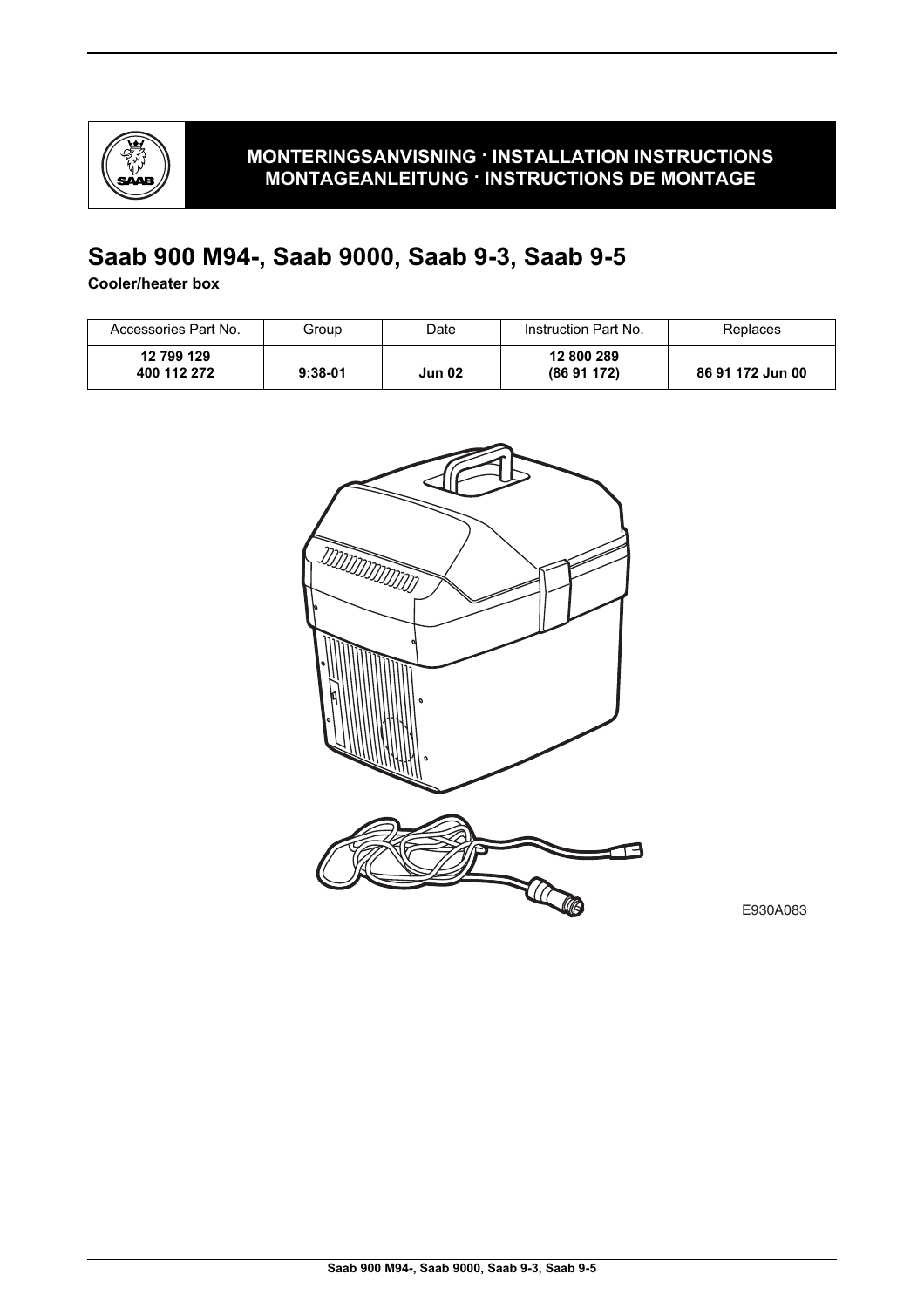### **General**

One end of the cable is connected to a 12 V socket in the car and the other is connected to the cooler box.

### **Note**

The cable can only be connected to the cooler box in a specified manner.

The selector switch on the side of the box has three operating modes: Cool, Off, Heat.

The box will only operate as long as air circulates through the box intake and exhaust. Always place the box in a well-ventilated space and out of direct sunlight. Never cover the box.

### **Cooling**

Move the switch on the side of the box upwards to engage cooling mode. For best results, place previously chilled items in the box. The items are then cooled and will remain cool as long as the cooling mode is selected and the green lamp is on.

### **Heating**

Move the switch on the side of the box downwards to engage heating mode. For best results, place previously heated items in the box. The items are then warmed and will remain warm as long as the heating mode is selected and the red lamp is on. Items remain warm for at least one hour after disconnecting heating mode provided the lid is not opened.

### **Care**

Clean the inside and outside of the box with a damp cloth and washing-up liquid. Leave the lid slightly open if the box will not to be used for longer periods of time.

### **Fault diagnosis**

If the box is not operating properly, check the following:

- 1 Power supply from the car electrical socket to the box.
- 2 The outer and inner fan blades (in order to check if the fan blade is moving, cover the photo cell inside the lid).

If the fault remains, contact the retailer.

### **Specifications**

| Output:                                           | 48 W (4 A at 12 V)                     |
|---------------------------------------------------|----------------------------------------|
| Capacity:                                         | 18 litres                              |
| Weight:                                           | 4.8 kg (10.5 lbs.)                     |
| Cooling effect at normal<br>temperature 20-30° C: | $5^{\circ}$ C (41 $^{\circ}$ F)        |
| Maximum heating level:                            | 65° C (149° F) (fixed ther-<br>mostat) |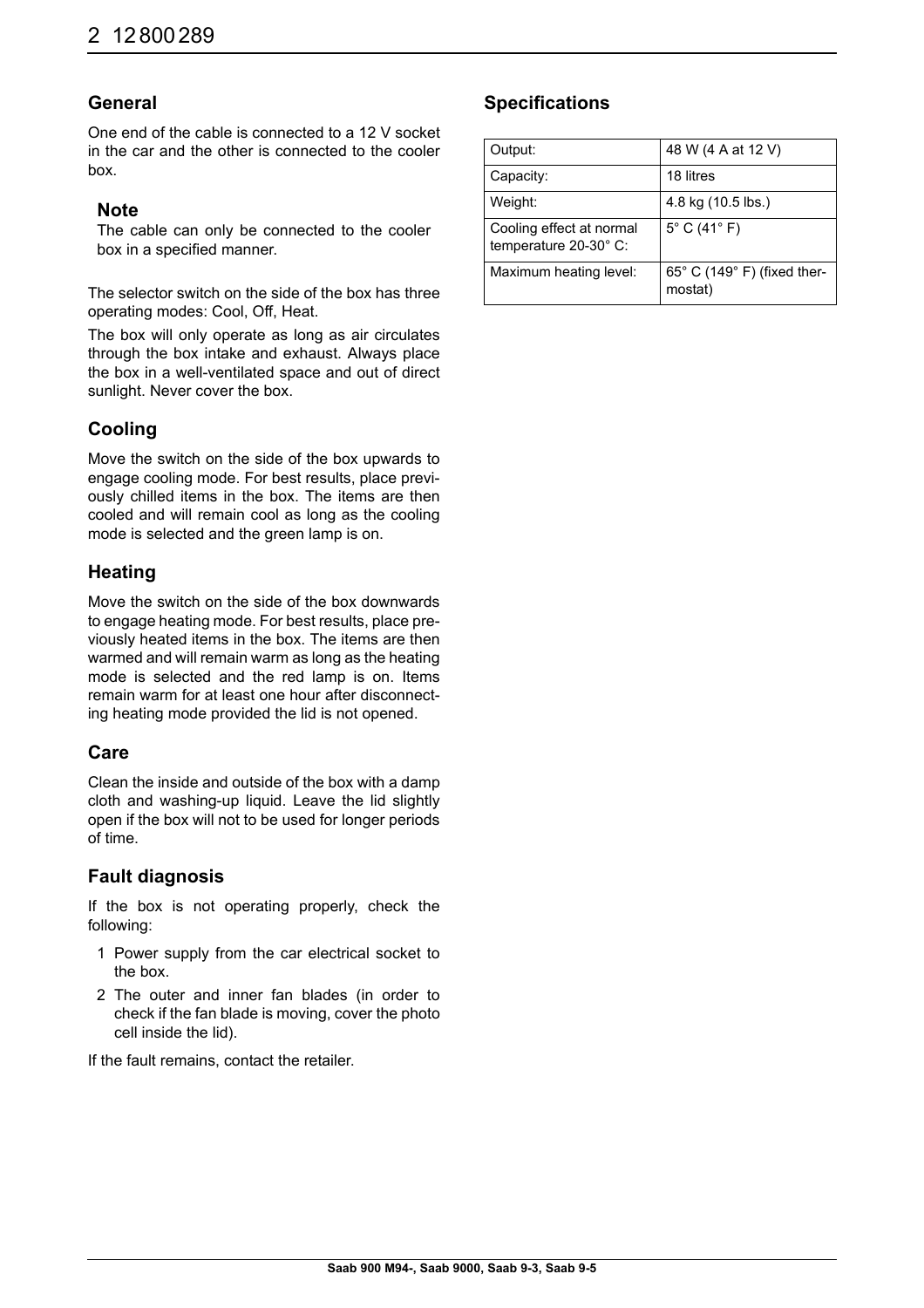

### **900, 9000, 9-3, 9-5 4D**

The cooler/heater box should be secured with mounting strap 400 111 951 (sold separately), see illustration.

# **WARNING**

The box should always be securely strapped behind the rear seat. The rear seat backrest should be in an upright and locked position.

- 1 Place the box against the luggage compartment sill in approximate alignment with the car's longitudinal centre line.
- 2 Secure the strap around the box according to the illustration and tighten the strap.

#### **Important**

Make sure the strap does not come into contact with the electrical connection or the switch. Check that the luggage compartment pull does not come into contact with the box.

- 3 Make sure the box is stable.
- 4 Leave the installation instructions with the customer.